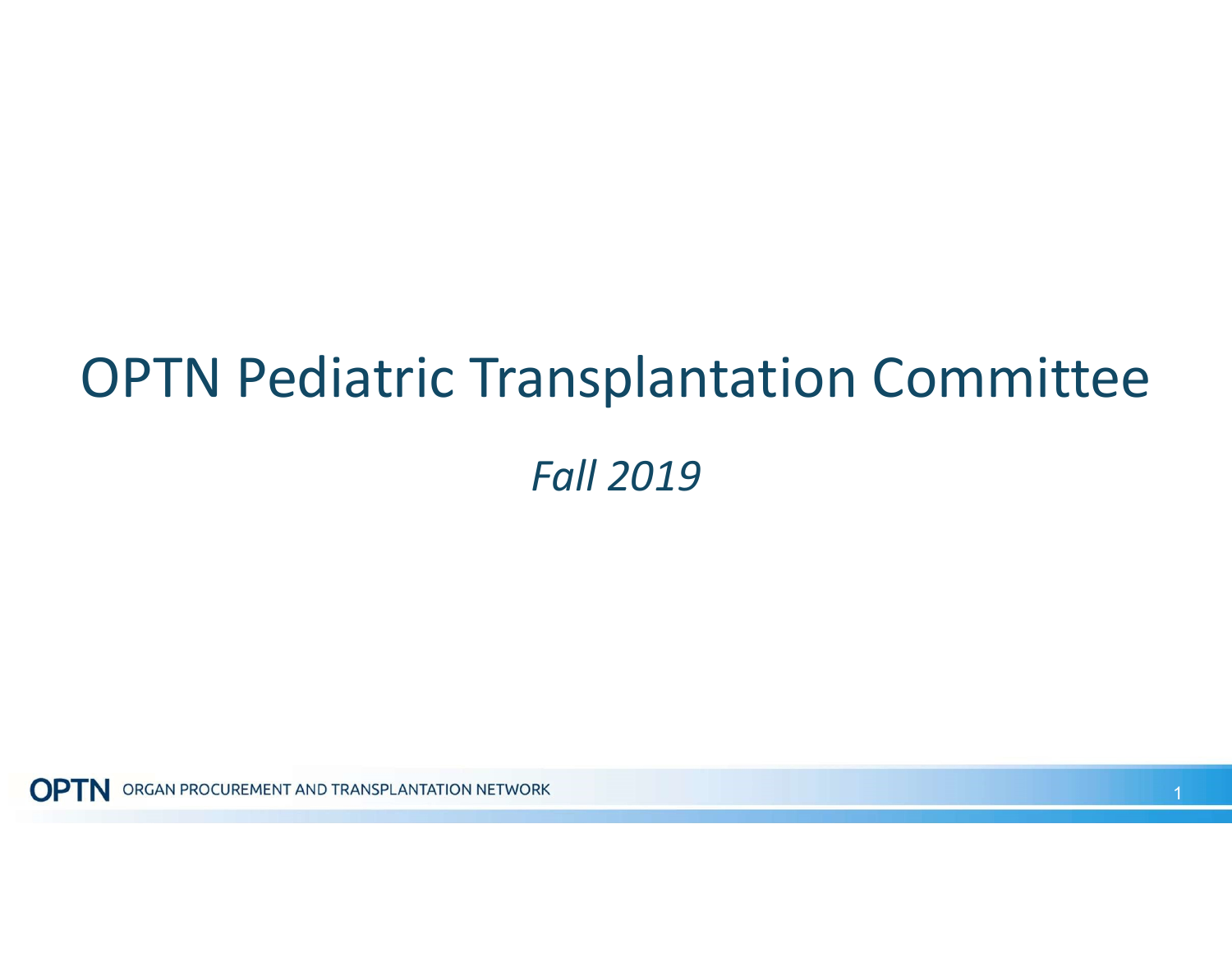# Board-Approved Projects

| <b>Project</b>                                                                       | <b>Summary</b>                                                                                                                                                                                                                                        |
|--------------------------------------------------------------------------------------|-------------------------------------------------------------------------------------------------------------------------------------------------------------------------------------------------------------------------------------------------------|
| <b>Pediatric Transplantation</b><br><b>Training &amp; Experience</b><br>Requirements | • Established requirements for key personnel at pediatric<br>heart, liver, kidney, pancreas, and lung transplant<br>programs<br>• https://optn.transplant.hrsa.gov/resources/pediatric-<br>transplant/<br>• (OPTN > Resources > Pediatric Transplant) |
| <b>Revise Pediatric Emergency</b><br><b>Membership Exception</b>                     | • Outlines requirements for an adult heart or liver programs<br>to register a candidate less than 18 years old.                                                                                                                                       |

**OPTN** ORGAN PROCUREMENT AND TRANSPLANTATION NETWORK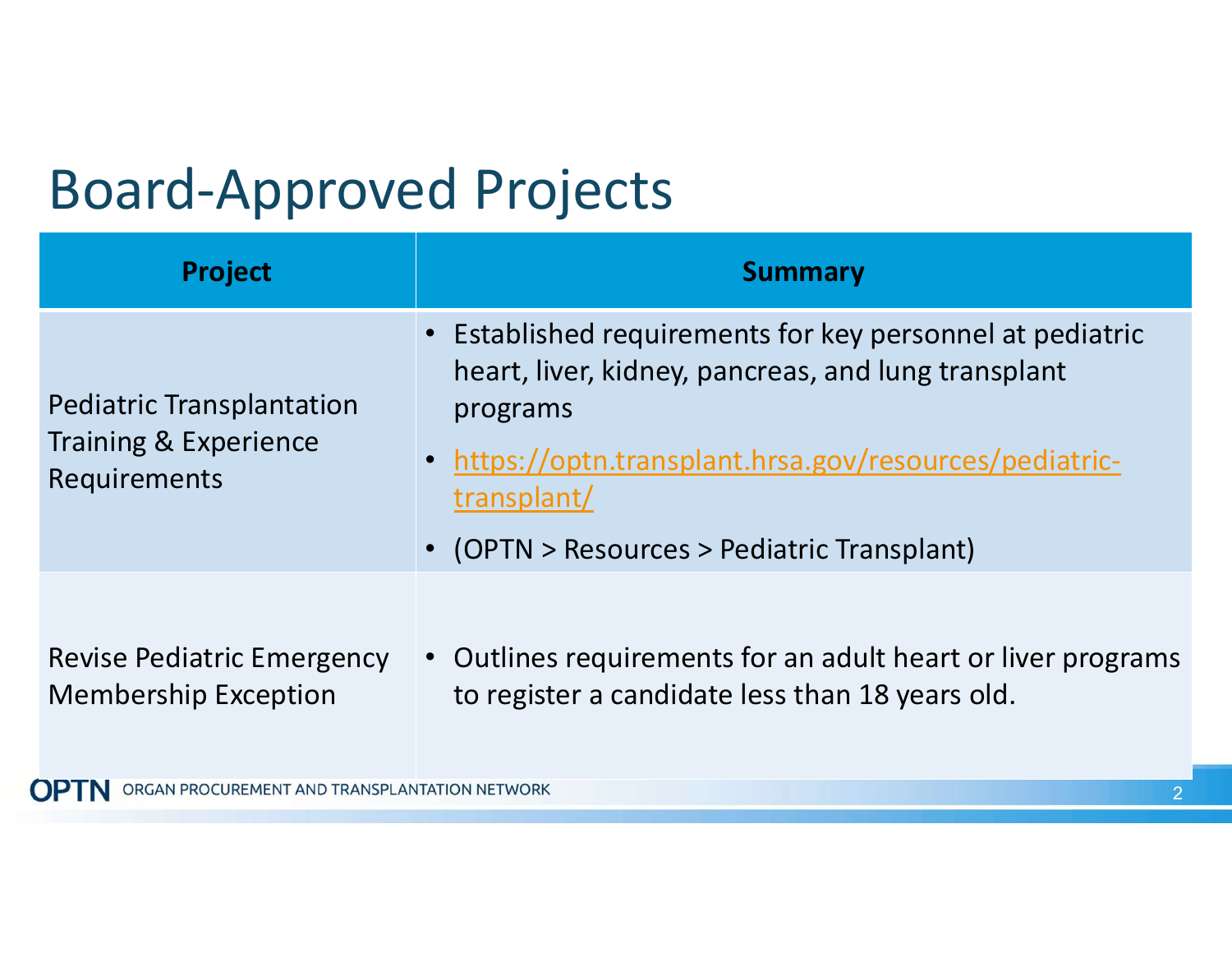### Upcoming Bylaw Implementation: Pediatric Transplant Component



- Implementation Plan:
	- • Aug. 1, 2019 Members received 30-day advance notice of upcoming application period (already done)
	- Sept. 3, 2019 90-day application period begins
	- Dec. 3, 2019 Applications due
	- Staff and MPSC review applications
	- The earliest possible Board approval of applications and implementation of bylaws – December 2020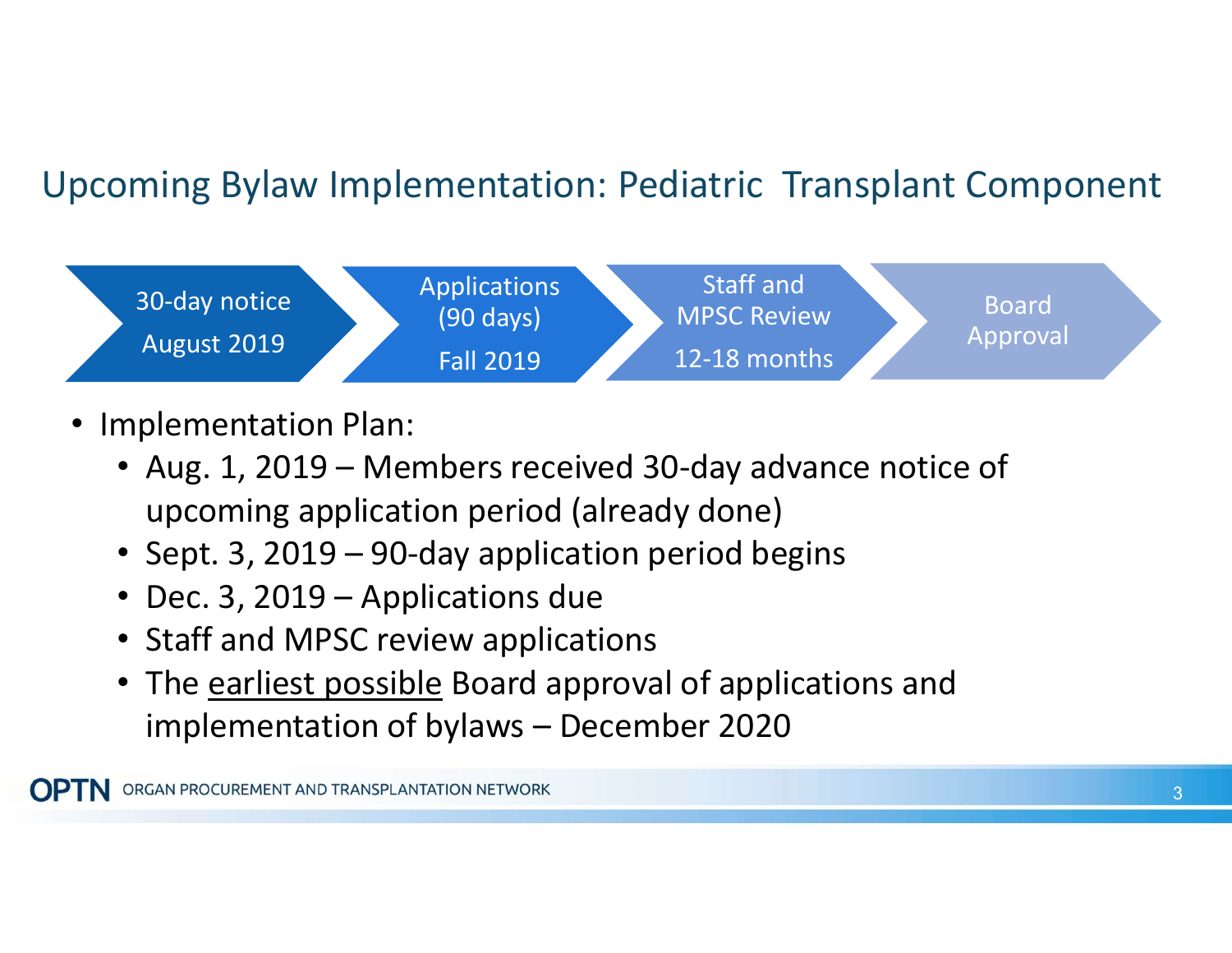## Approved Primary Personnel

- • If already approved as primary surgeon or physician, you do not need to document that you meet current primary personnel requirements
	- • Kidney, liver, and heart pediatric key personnel will need to meet the additional pediatric specific requirements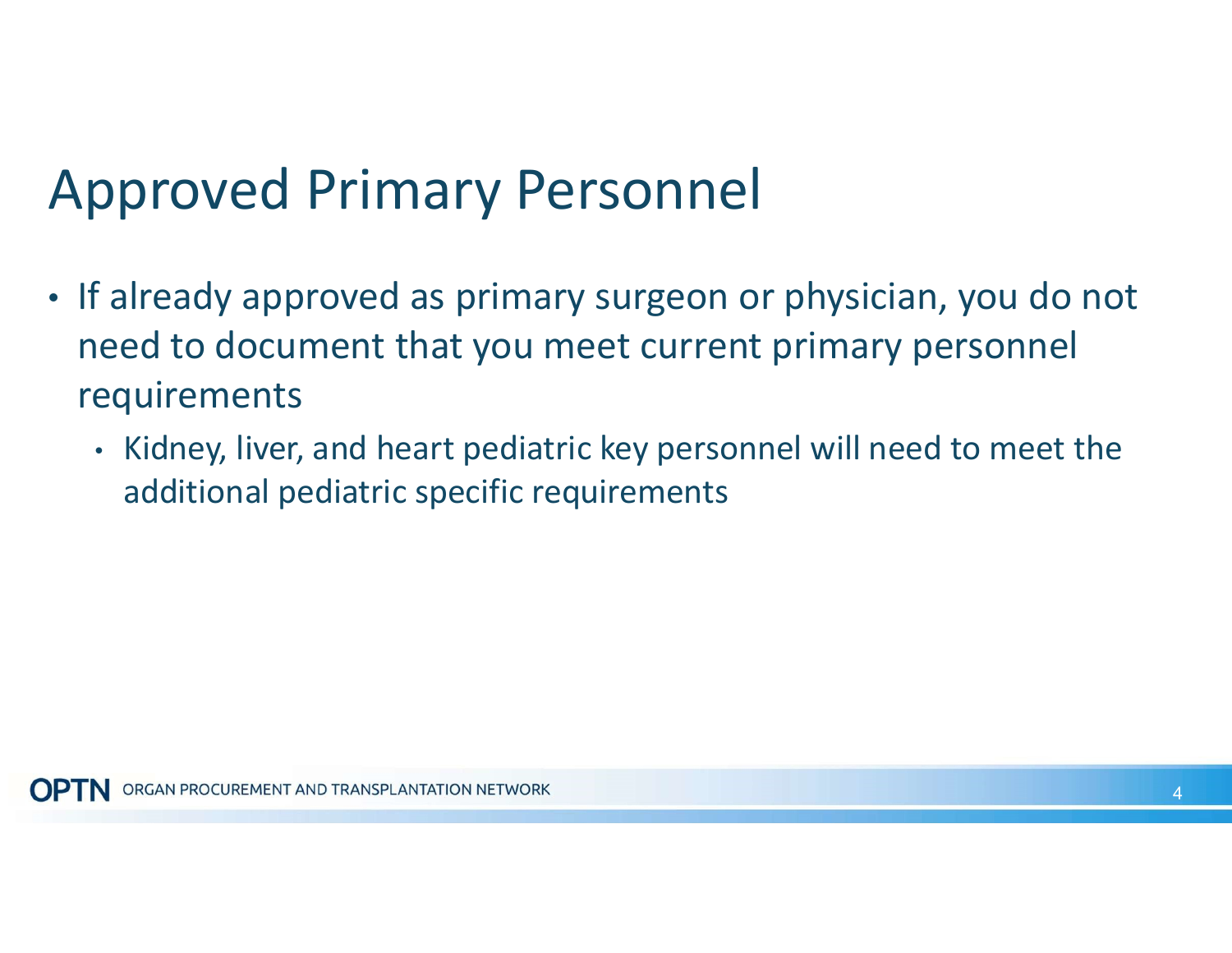### Pediatric Transplant Components: What members need to know

- Kidney and liver:
	- Primary pediatric transplant surgeon must
		- Either be the approved primary surgeon for the program or meet all current requirements for primary surgeon for that organ
		- Demonstrate current working knowledge and experience in pediatric transplant
	- Primary pediatric transplant physician must
		- Either be the approved primary physician for the program or meet all current requirements for primary physician for that organ
		- Meet requirements for one of the pediatric training or experience pathways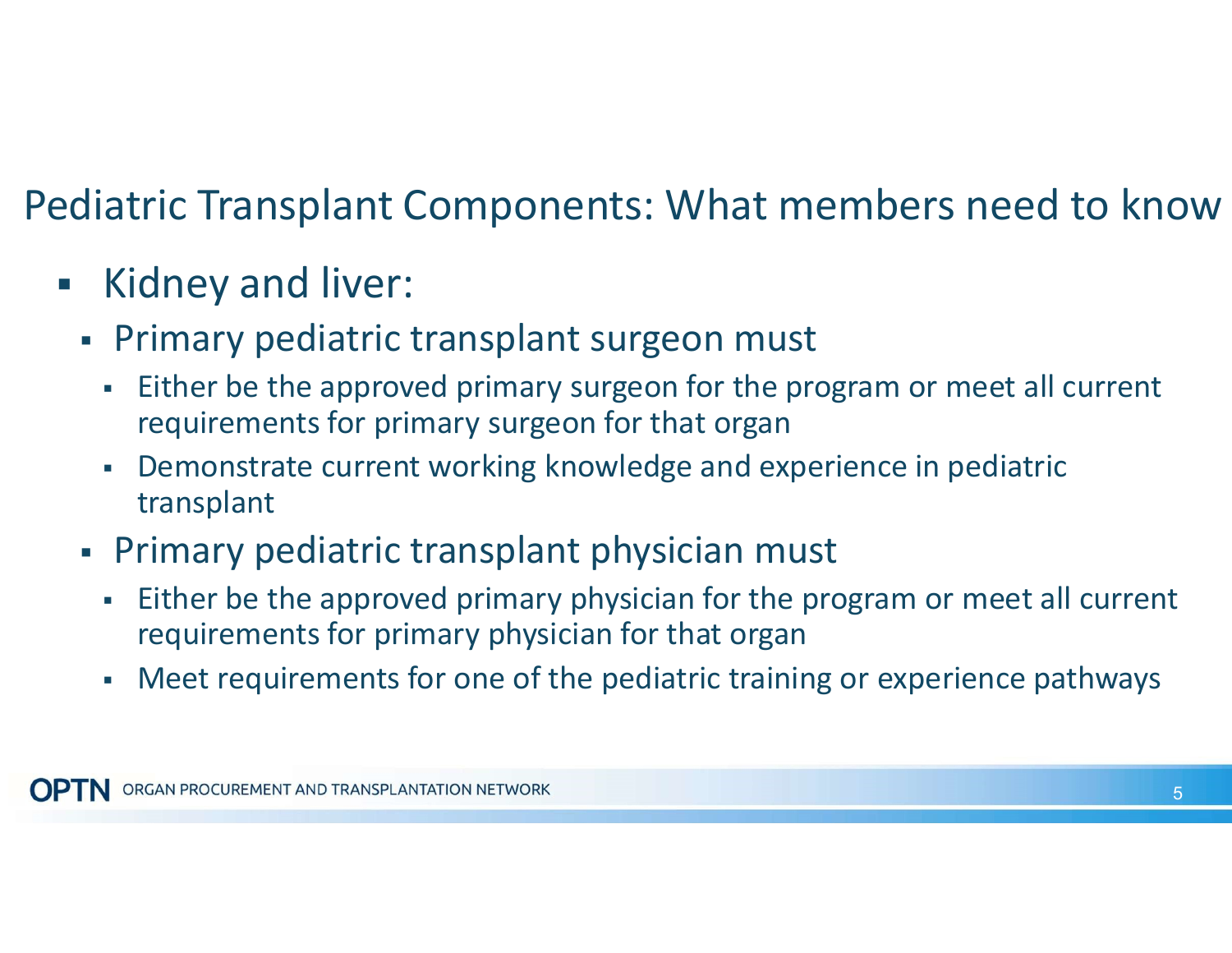### Pediatric Transplant Components: What members need to know

### **Heart:**

- Primary pediatric transplant surgeon must
	- Either be the approved primary surgeon for the program or meet all current requirements for primary surgeon for that organ
	- Demonstrate current working knowledge and experience in pediatric transplant
- Primary pediatric transplant physician must
	- Either be the approved primary physician for the program or meet all current requirements for primary physician for that organ
	- Meet requirements for one of the pediatric training or experience pathways
	- Demonstrate current working knowledge and experience in pediatric transplant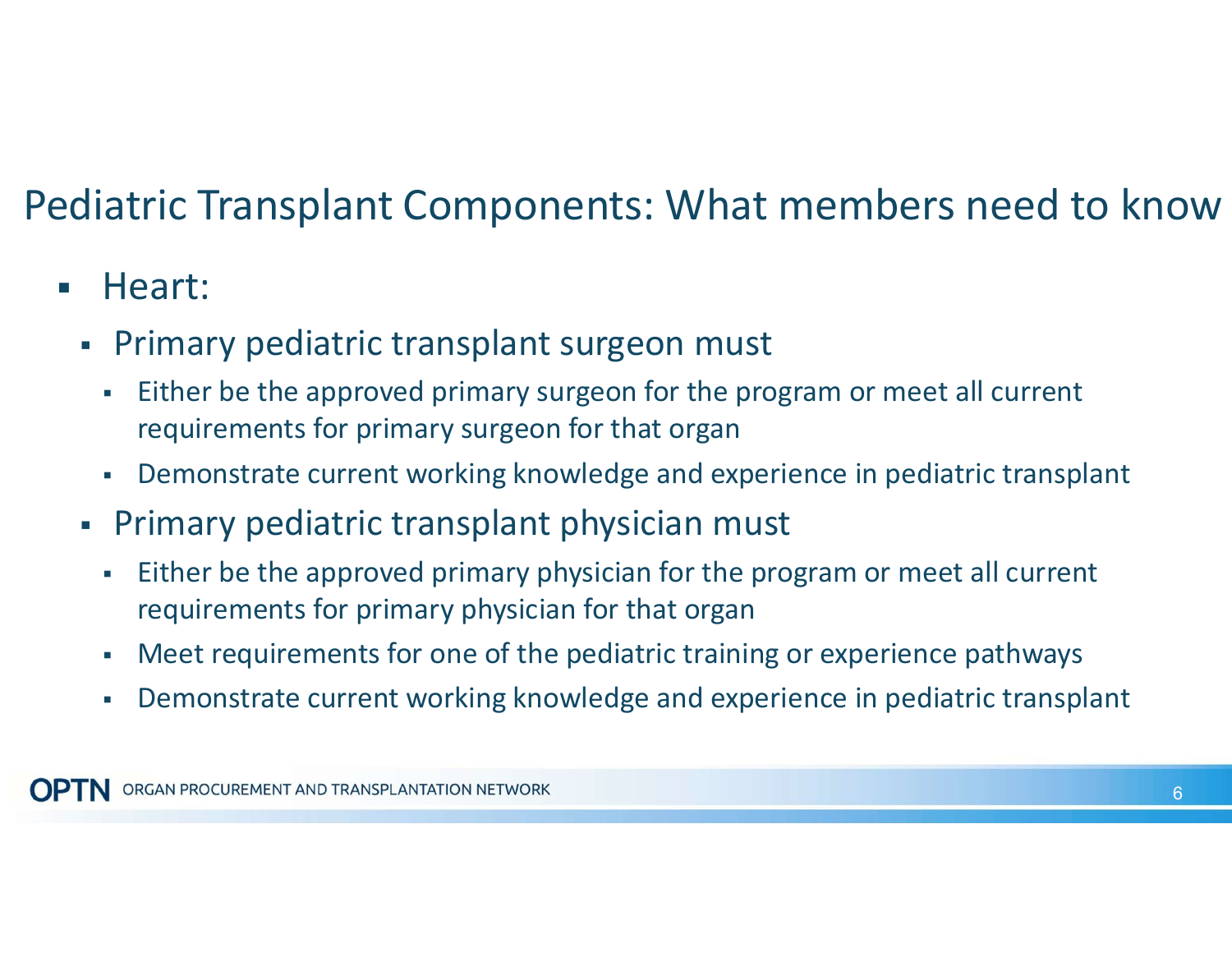### Pediatric Transplant Components: What members need to know

- **Lung and pancreas:** 
	- Primary pediatric transplant surgeon or transplant physician must:
		- Either be the approved primary surgeon/physician for the program
		- Or meet all requirements for the primary surgeon/physician of the program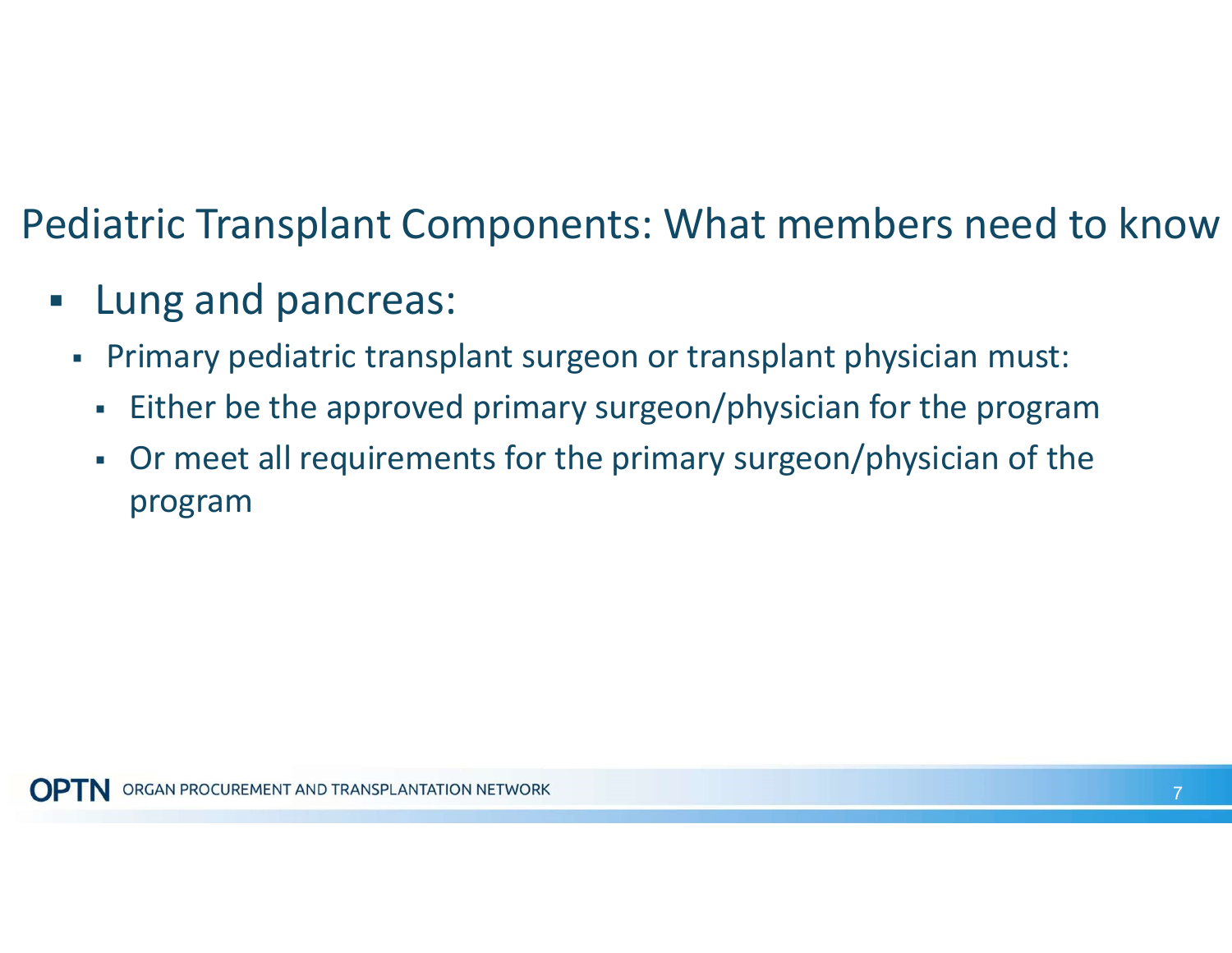# Want additional information?

- UNOS Membership Team:
	- 833-577-9469
	- [MembershipRequests@unos.org](mailto:MembershipRequests@unos.org)
- Tool kit for members is available on the OPTN website
	- (OPTN > Resources > Pediatric Transplant)